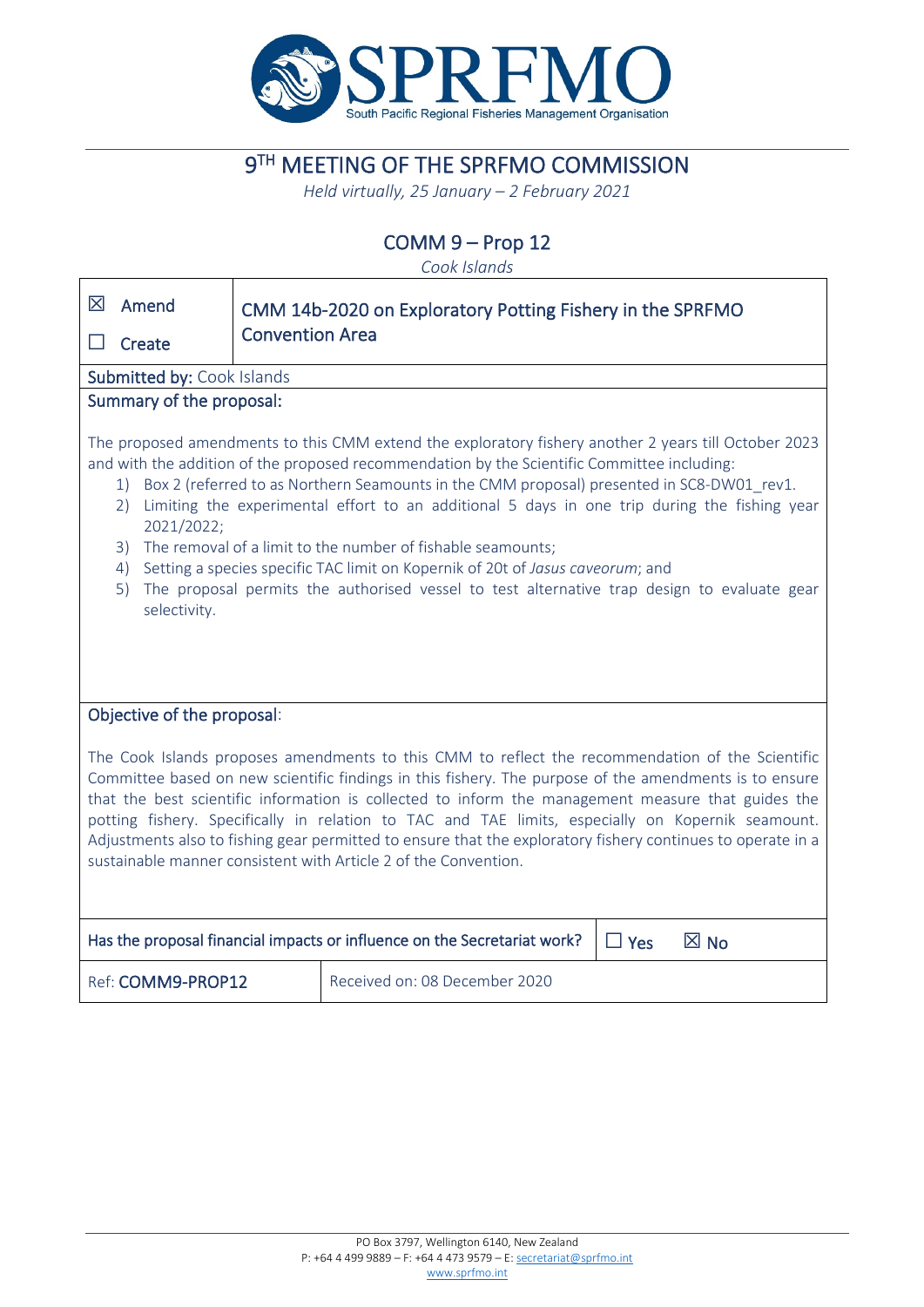

## CMM 14b-2021

## Conservation and Management Measure for Exploratory Potting Fishery in the SPRFMO Convention Area

*(Supersedes CMM 14b-2019)*

#### The Commission of the South Pacific Regional Fisheries Management Organisation;

*RECALLING* Article 22 of the Convention on the Conservation and Management of High Seas Fishery Resources in the South Pacific Ocean (the Convention) which provides that a fishery that has not been subject to fishing or has not been subject to fishing with a particular gear type or technique for ten years or more shall be opened as a fishery or opened to fishing with such gear type or technique only when the Commission has adopted cautious preliminary Conservation and Management Measures (CMMs) in respect of that fishery and, as appropriate, non-target and associated or dependent species, and appropriate measures to protect the marine ecosystem in which that fishery occurs from adverse impacts of fishing activities;

*RECOGNISING* Articles 3(1)(a)(i) and (ii) of the Convention, which call on the Commission, in giving effect to the objectives of the Convention, to adopt Conservation and Management Measures (CMMs) that take account of international best practices and protect the marine ecosystem, particularly ecosystems with long recovery times following disturbance;

*FURTHER RECOGNISING* Articles 3(1)(b) and (2) of the Convention which call on the Commission to apply the precautionary approach and an ecosystem based approach to fishery resources under the mandate of the Convention;

*NOTING* the conservation value of relevant SPRFMO CMMs which will apply to activities anticipated to be undertaken pursuant to this measure, including, *inter alia*, CMM 03-2020 (Bottom Fishing) on the Management of Bottom Fishing in the SPRFMO Convention Area and CMM 09-2017 (Seabirds) on Minimising Bycatch of Seabirds in the SPRFMO Convention Area;

*AGREEING* that new and exploratory fisheries should not be permitted to expand faster than the acquisition of information necessary to ensure that the fishery can and will be developed in accordance with the principles set out in Article 3 of the Convention;

*RECOGNISING* Article 22(2) of the Convention, which calls on the Commission to adopt preliminary measures that ensure that any new fishery resource is developed on a precautionary and gradual basis until sufficient information is acquired to enable the Commission to adopt appropriately detailed CMMs;

*REVISES and ADOPTS* the following CMM in accordance with Articles 8, 20 and 22 of the Convention: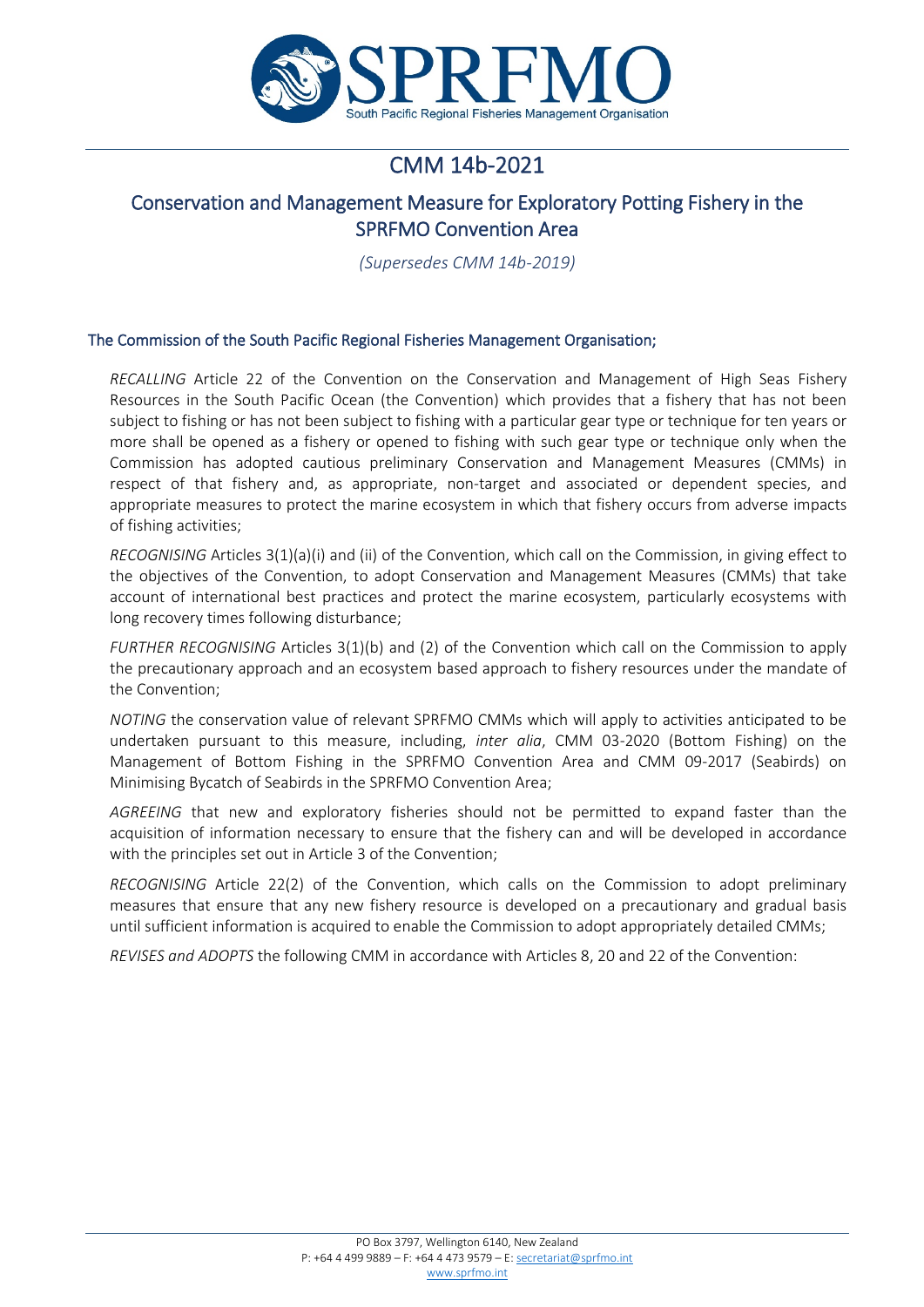

## **Objectives**

1. To provide for exploratory bottom pot fishing for lobster and crab in the Convention Area for the purpose of obtaining scientific data: to allow the evaluation of the long term fishery potential for a lobster and crab fishery in the Convention Area; to evaluate the possible impacts on the target stocks, associated or dependent species, and marine ecosystems; to evaluate the effectiveness of mitigation measures; and to ensure that the bottom pot exploratory fishery is developed on a precautionary and gradual basis according to the best available science.

### Definitions

- 2. For the purposes of this measure:
- a) "lobster" means both "*Jasus* spp" lobster and "*Projasus* spp" lobster;
- b) "crab" means "*Chaceon* spp" crab;
- c) "bottom potting" means standardised strings of traps carefully designed and dedicated to capturing particular species of crustaceans and having minimal adverse impact on the environment as described in the Fisheries Operation Plan reviewed by the 68h meeting of the Scientific Committee;
- d) "fishing year" means a year of 12 months, from July 1st to June 30th;
- e) "spawning season" means the season in which it is believed the target species reproduce and spawn., being July 1st to September 30th;
- f) "FOP" means Fisheries Operation Plan;
- g) "TAC" means Total Allowable Catch.

#### Application

- 3. This measure applies to exploratory fishing for lobster and crab as described in the Fisheries Operation Plan reviewed by the  $8<sup>th</sup>$  meeting of the Scientific Committee (SC8-DW01 rev1).
- 4. None of the obligations in this measure exempt a Member or CNCP from complying with any Convention obligation or any other CMMs adopted by the Commission.

#### Details and Specification of Exploratory Fishing Activities

5. Fishing for lobster and crab, using the bottom potting method, may be conducted on seamounts or other features within the exploratory fishing boxed areas identified in Table 1 below.

| <b>Exploratory area</b> | Latitude | Longitude |
|-------------------------|----------|-----------|
| Foundation              | 31'00 S  | 100'00 W  |
| Sea mount chain         | 40'00 S  | 134'00 W  |
|                         | 21'00 S  | 101'00 W  |
| Northern seamount       | 24'00 S  | 84'00 W   |

#### Table 1: Boxed positions for the exploratory fishing.

6. The exploratory fishing conducted pursuant to this CMM shall apply for two fishing years, commencing July  $1^{st}$  2021, and ends on June 30<sup>th</sup> 2023: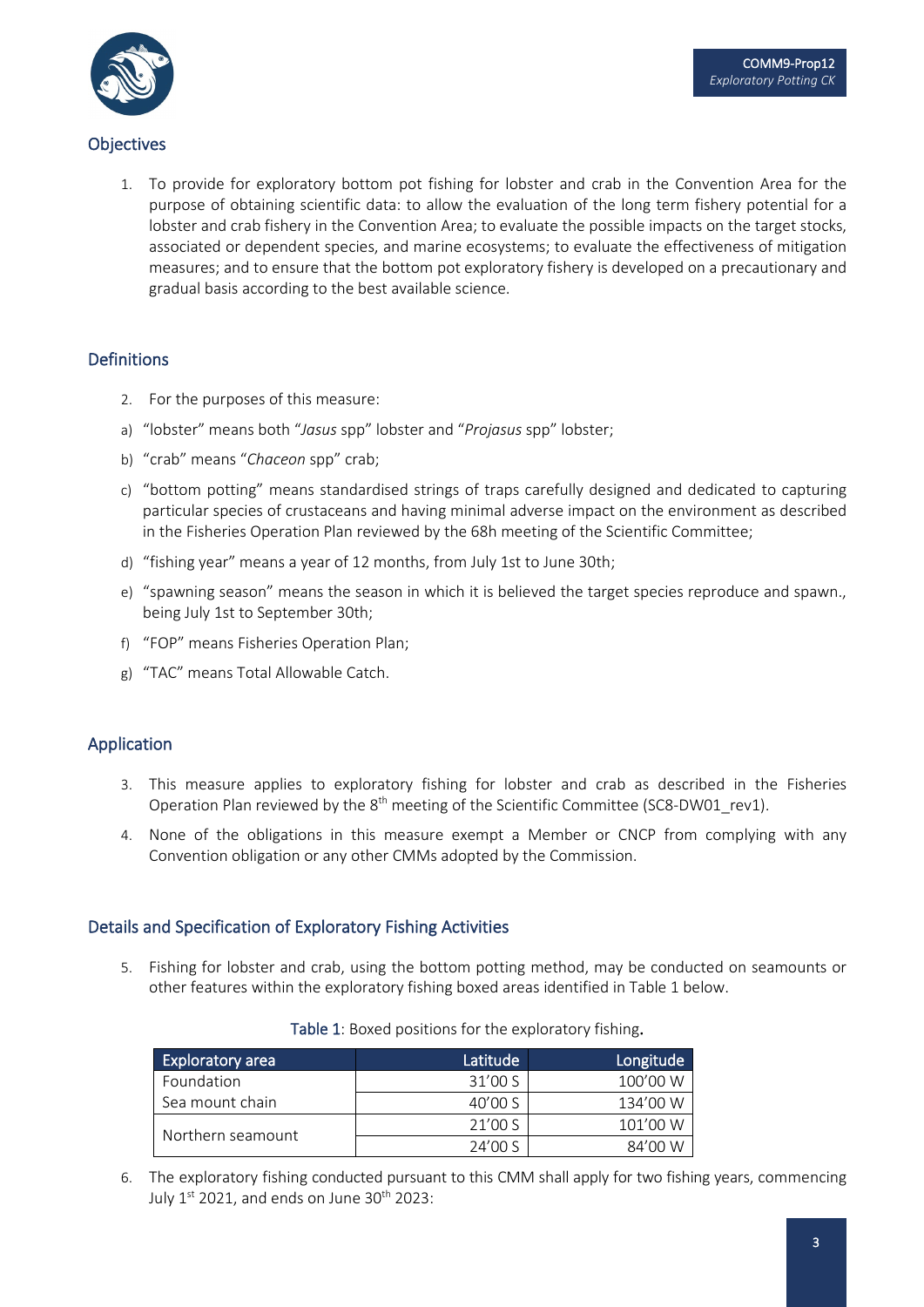

- 7. Each trip shall be limited to a total allowable effort (TAE) of 80 days per trip, setting and hauling no more than five lines of 100 traps per day, with a limit of 75% of the TAE on Kopernik Seamount per trip (60 days).
- 8. To facilitate experimental fishing for the planned effective fishing area of the gear, an additional five fishing days will be added to the TAE for one trip between October 2021-June 2022.
- 9. The vessel is authorized to evaluate gear selectivity.
- 10. A CPUE limit of 4 kg per trap shall be applied for Kopernik Seamount, assessed weekly through a moving 30-day window starting on day 30, and assessed every 7 days thereafter. Should this CPUE limit be reached, the Cook Islands shall close Kopernik Seamount and it shall remain closed to fishing pending the SC's review of the Cook Island's planned ongoing response.
- 11. A 20t total allowable catch for *Jasus caveorum* on Kopernik Seamount per trip will apply.
- 12. Fishing shall be closed to the vessel during spawning season from July through to September each year.
- 13. The maximum lobster and crab (combined) total allowable catch (TAC) taken pursuant to this CMM shall not exceed the global TAC of 300 tonnes per fishing year for fishing years commencing in July 2021, and July 2022.
- 14. The Cook Islands shall ensure that any vessel authorised to conduct the exploratory fishing shall provide weekly reports on its fishing activities to the Cook Islands.
- 15. Any results will be used to develop proposals for the consideration of the Cook Islands and the Scientific Committee on the design of any subsequent exploratory fishing.
- 16. Catch and effort shall be monitored on a trap-by-trap basis and fishing operations shall cease in that year once either the effort or catch limit, whichever occurs first, specified in paragraphs 6, 7 and 11 has been reached.
- a) Because the stock and stock status are not known, if at any time during the exploratory fishing the stock indicators show sustainability concerns the Cook Islands shall issue a directive to the authorised fishing vessel for exploratory fishing to cease and advise the Commission promptly thereafter.
- 17. The Cook Islands shall ensure that any fishing vessel authorised to undertake this exploratory fishing shall have experience working within catch limits and use intensive monitoring of all catch. As a catch limit is approached, fewer strings of traps will be set to constrain the retained catch within the limit.
- 18. Fishing activity undertaken pursuant to this measure shall not be considered a precedent for future allocation decisions.

#### Authorised vessels

- 19. The Cook Islands shall authorise avessel shall be authorised to undertake fishing pursuant to this measure. In the event that *ALTAR 6* becomes unavailable, an alternate fishing vessel of similar capability and capacity may be authorised to undertake fishing pursuant to this measure only after the replacement fishing vessel has been notified by Cook Islands to the Executive Secretary who will notify all Members and CNCPs.
- 20. In determining the suitability of an alternate fishing vessel the Cook Islands shall consider, *inter alia*:
- a) the vessel's ability to conduct the exploratory fishing set out in the Fisheries Operation Plan reviewed by the  $8<sup>th</sup>$  meeting of the Scientific Committee (SC8-DW01 rev1) and any subsequent version reviewed and approved by the Scientific Committee;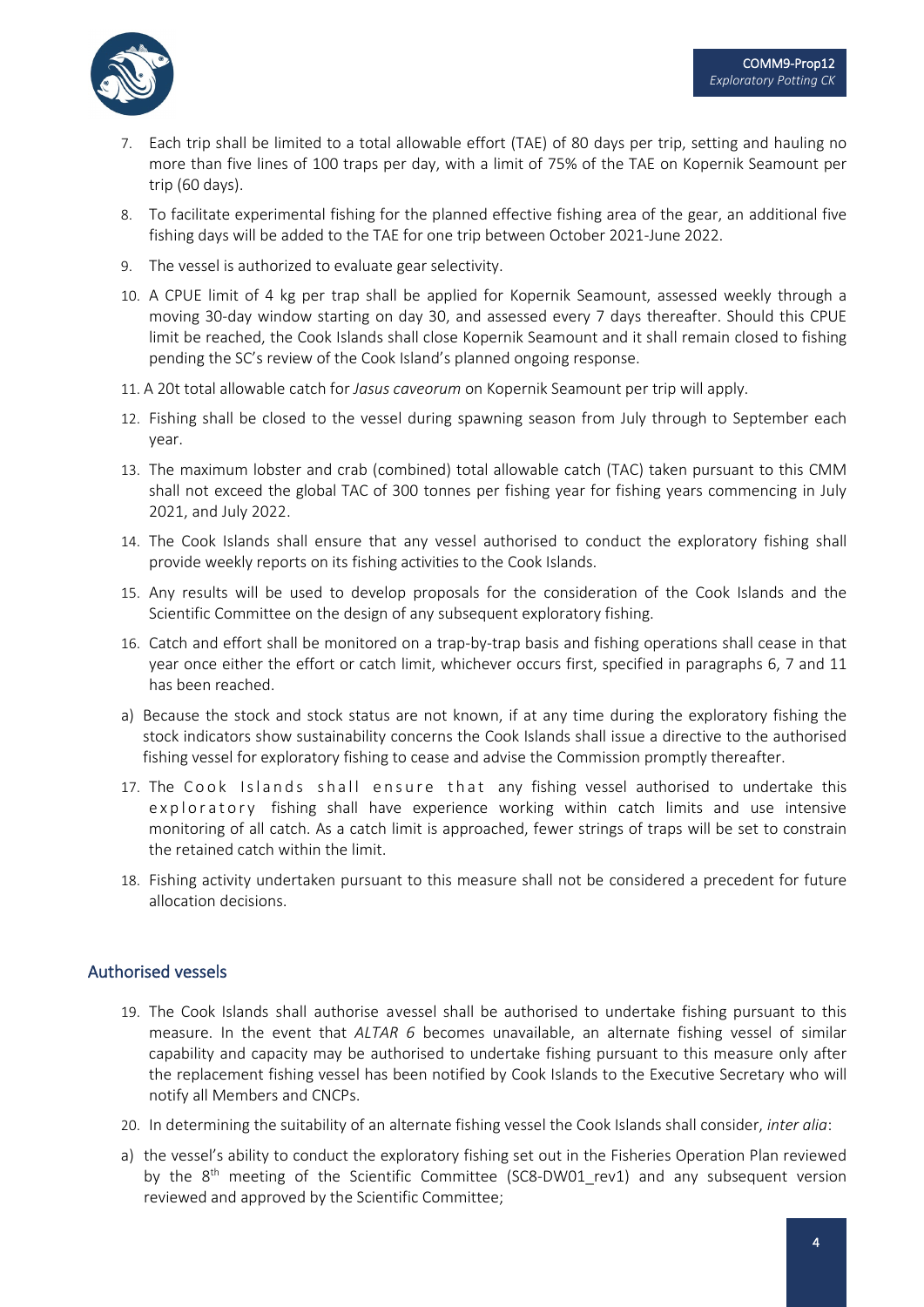

- b) the master and crew's history and experience in comparable research or exploratory fishing;
- c) the ability of the fishing vessel to provide suitable accommodation, facilities, and operating support for a Cook Islands Government observer;
- d) the ability of the fishing vessel to maintain rigorous monitoring of the potential for Significant Adverse Impacts on Vulnerable Marine Ecosystems (VMEs);
- 21. any history of Illegal, Unreported or Unregulated (IUU) fishing by the vessel. A vessel on the SPRFMO IUU list or the IUU list of another competent regional fisheries management organisation shall not be accepted as an alternate vessel.

#### Management measures

22. Fishing pursuant to this measure shall take place in accordance with this measure or any amendment to the measure adopted by the regular meeting of the Commission.

#### Data collection

- 23. In undertaking fishing pursuant to this measure, any authorised fishing vessel shall collect all the data required by current CMMs and as set out in the Fisheries Operation Plan reviewed by the 8<sup>th</sup> meeting of the Scientific Committee, and, to the extent possible any further data requested by the Scientific Committee (SC) for its annual evaluation and assessment.
- 24. The vessel shall be fully capable of complying with SPRFMO data standards and reporting.

#### Marine Mammals, Seabirds, Turtles, and other Species of Concern

- 25. A vessel fishing pursuant to this measure shall use the following mitigation methods:
- a) there shall be no dumping of offal while lines are being set or while lines are being hauled;
- b) any offal or discards shall be macerated by machine prior to discarding;
- c) discarding shall take place only at the end of a haul or while steaming; and no biological material shall be discarded for at least 30 minutes before the start of any set or during any set;
- d) discarding may only take place from the opposite side of the vessel from the hauling position.
- 26. The following information shall be collected for marine mammals, seabirds, turtles, and other species of concern:
- a) standardised seabird and marine mammal abundance counts shall be made at the rear of the vessel at the start, middle, end of each event (from set to haul);
- b) the observer shall have a target of observing 10% of pots hauled for marine mammal, seabird and turtle captures, and for comparison with a sample of recorded video observations;
- c) all marine mammals, seabirds, turtles, and other species of concern captured shall be identified, and photographs will be taken of as many seabird interactions as possible and all birds released alive;
- d) all dead birds must be retained for formal identification and necropsy;
- e) opportunistic observations, photography and identification of marine mammals may be undertaken in collaboration with the crew.